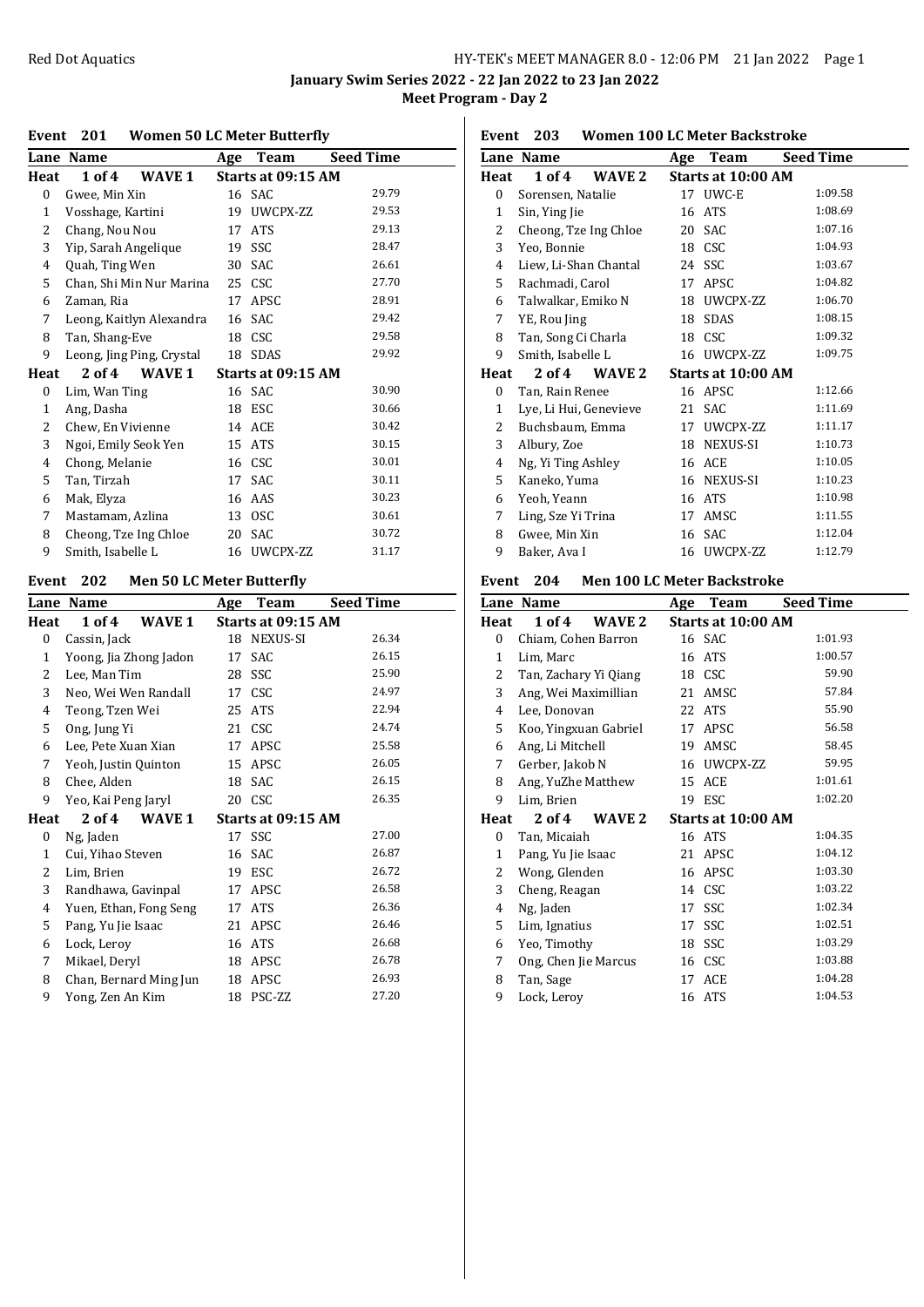**January Swim Series 2022 - 22 Jan 2022 to 23 Jan 2022 Meet Program - Day 2**

#### **Event 205 Women 200 LC Meter IM**

|                | Lane Name                 | Age | Team               | <b>Seed Time</b> |
|----------------|---------------------------|-----|--------------------|------------------|
| Heat           | $1$ of $3$<br>WAVE 3      |     | Starts at 11:10 AM |                  |
| $\mathbf{0}$   | Ang, Candice Ruo Han      |     | 19 APSC            | 2:32.33          |
| 1              | Rachmadi, Carol           | 17  | <b>APSC</b>        | 2:29.19          |
| 2              | Yip, Sarah Angelique      | 19  | <b>SSC</b>         | 2:25.82          |
| 3              | Soosai, Alicia L          | 19  | SSC                | 2:25.41          |
| $\overline{4}$ | Quah, Jing Wen            |     | 22 SAC             | 2:15.78          |
| 5              | Yeo, Bonnie               |     | 18 CSC             | 2:24.71          |
| 6              | Ling, Sze Yi Trina        | 17  | AMSC               | 2:25.68          |
| 7              | Lim, Wan Ting             |     | 16 SAC             | 2:28.94          |
| 8              | Gray, Lucie               | 20  | APSC               | 2:29.40          |
| 9              | Ng, Yi Ting Ashley        |     | 16 ACE             | 2:32.82          |
| Heat           | $2$ of $3$<br>WAVE 3      |     | Starts at 11:10 AM |                  |
| $\theta$       | Smith, Isabelle L         |     | 16 UWCPX-ZZ        | 2:36.38          |
| $\mathbf{1}$   | Yeo, Rachael Ying Xuan    | 15  | PSC-ZZ             | 2:35.67          |
| 2              | Chew, En Vivienne         | 14  | ACE                | 2:34.32          |
| 3              | Loo, Chloe I              | 15  | ATS                | 2:33.91          |
| 4              | Liau, Jing Xuan Claresa   |     | 18 CSC             | 2:33.00          |
| 5              | Albury, Zoe               | 18  | NEXUS-SI           | 2:33.69          |
| 6              | Ng, Xin Li Amanda         | 15  | <b>CSC</b>         | 2:34.04          |
| 7              | Lee, Jeriel               | 13  | SSC                | 2:35.49          |
| 8              | Leong, Jing Ping, Crystal | 18  | SDAS               | 2:35.77          |
| 9              | Mastamam, Azlina          | 13  | <b>OSC</b>         | 2:37.19          |
|                |                           |     |                    |                  |

## **Event 206 Men 200 LC Meter IM**

|              | Lane Name                     | Age | Team               | <b>Seed Time</b> |
|--------------|-------------------------------|-----|--------------------|------------------|
| Heat         | 1 of 4<br><b>WAVE 3</b>       |     | Starts at 11:10 AM |                  |
| 0            | Chan, Bernard Ming Jun        | 18  | APSC               | 2:11.49          |
| $\mathbf{1}$ | Chrisstoffels, Niels          |     | 18 NEXUS-SI        | 2:10.67          |
| 2            | Tan, Ephraim                  | 18  | APSC               | 2:08.97          |
| 3            | Chiam, Cohen Barron           |     | 16 SAC             | 2:07.86          |
| 4            | Pang, Sheng Jun               |     | 30 ATS             | 2:00.99          |
| 5            | Lium, Jerald                  | 18  | AMSC               | 2:07.21          |
| 6            | Tan, Bradley                  | 20  | <b>ATS</b>         | 2:08.13          |
| 7            | Loo, Russell                  | 17  | ATS                | 2:10.44          |
| 8            | Tay, Zackery Quan Long        |     | 17 CSC             | 2:11.19          |
| 9            | Lin, Hayden                   |     | 17 ATS             | 2:11.49          |
| Heat         | $2$ of 4<br>WAVE <sub>3</sub> |     | Starts at 11:10 AM |                  |
| 0            | Lock, Leroy                   |     | 16 ATS             | 2:17.76          |
| $\mathbf{1}$ | Schuster, Connor              | 17  | APSC               | 2:16.14          |
| 2            | Ong, Chen Jie Marcus          |     | 16 CSC             | 2:14.97          |
| 3            | Ng, Yi Wang                   | 16  | APSC               | 2:14.66          |
| 4            | Ong, Yi Hao Terence           | 18  | APSC               | 2:11.87          |
| 5            | Chee, Alden                   | 18  | <b>SAC</b>         | 2:13.38          |
| 6            | Goh, Lachlan                  |     | 16 ATS             | 2:14.96          |
| 7            | Adeney, Michael               |     | 19 NEXUS-SI        | 2:15.75          |
| 8            | Ang, YuZhe Matthew            | 15  | ACE                | 2:16.16          |
| 9            | YU, Lennon                    | 16  | SDAS               | 2:18.10          |
|              |                               |     |                    |                  |

| Event 207 |  | <b>Women 400 LC Meter Freestyle</b> |  |
|-----------|--|-------------------------------------|--|
|-----------|--|-------------------------------------|--|

|              | Lane Name               | Age | Team               | <b>Seed Time</b> |
|--------------|-------------------------|-----|--------------------|------------------|
| Heat         | 1 of 4<br><b>WAVE 4</b> |     | Starts at 12:20 PM |                  |
| 0            | Poh, Wen Ee             |     | 17 CSC             | 4:42.89          |
| $\mathbf{1}$ | Mak, Elyza              | 16  | AAS                | 4:40.71          |
| 2            | Ong, Naomi              |     | 16 SSC             | 4:34.65          |
| 3            | Liew, Li-Shan Chantal   |     | 24 SSC             | 4:33.21          |
| 4            | Quah, Jing Wen          |     | 22 SAC             | 4:14.77          |
| 5            | Chan, Clydi             |     | 18 APSC            | 4:27.05          |
| 6            | Ang, Candice Ruo Han    | 19  | APSC               | 4:34.51          |
| 7            | Martin, Nea             |     | 16 UWC-E           | 4:37.96          |
| 8            | Lee, Pei Ee Chevonne    |     | 21 SDAS            | 4:42.82          |
| 9            | Tay, Wei Hui Rachael    |     | 17 SAC             | 4:43.20          |
| Heat         | 2 of 4<br>WAVE 4        |     | Starts at 12:20 PM |                  |
| 0            | Yang, Seira             |     | 14 APSC            | 4:54.32          |
| $\mathbf{1}$ | Crow, Stella            |     | 15 TTS             | 4:53.42          |
| 2            | Chua, Xin Ting, Claire  |     | 15 SDAS            | 4:49.44          |
| 3            | Lopin, Maia             |     | 16 UWC-E           | 4:48.25          |
| 4            | Zuidhoff, Noor S        |     | 18 UWCPX-ZZ        | 4:43.45          |
| 5            | Lim, Wan Ting           |     | 16 SAC             | 4:45.81          |
| 6            | Ona, Kate               |     | 14 CSC             | 4:48.68          |
| 7            | Ring, Nathalie          |     | 13 ATS             | 4:49.47          |
| 8            | Har, Mint               |     | 14 SAC             | 4:53.49          |
| 9            | Chew, En Vivienne       |     | 14 ACE             | 4:57.89          |

### **Event 208 Men 400 LC Meter Freestyle**

|      | Lane Name             |                        | <u>Age</u> | Team               | <b>Seed Time</b> |
|------|-----------------------|------------------------|------------|--------------------|------------------|
| Heat | $1$ of $4$            | <b>WAVE 4</b>          |            | Starts at 12:20 PM |                  |
| 0    | Schlicht, Nathan      |                        |            | 18 ATS             | 4:10.13          |
| 1    | Tan, Ephraim          |                        | 18         | APSC               | 4:06.83          |
| 2    | Tan, Sage             |                        | 17         | ACE                | 4:06.48          |
| 3    | Oh, Rui Zhi Ritchie   |                        | 20         | APSC               | 4:02.45          |
| 4    | Lim, Glen             |                        | 20         | <b>ATS</b>         | 3:51.81          |
| 5    | Azman, Ardi           |                        | 19         | AAS                | 3:56.77          |
| 6    | Cassin, Jack          |                        | 18         | NEXUS-SI           | 4:04.36          |
| 7    | Chrisstoffels, Niels  |                        |            | 18 NEXUS-SI        | 4:06.75          |
| 8    | Lim, Marc             |                        |            | 16 ATS             | 4:08.32          |
| 9    | Yap, Yan Xi Brandon   |                        |            | 16 AAS             | 4:10.71          |
| Heat | 2 of 4                | WAVE 4                 |            | Starts at 12:20 PM |                  |
| 0    | Raju, Ashvin          |                        | 17         | <b>ATS</b>         | 4:27.92          |
| 1    | Hew, Jeffrey          |                        | 18         | SAC                | 4:23.53          |
| 2    | Fong, Fredrick        |                        | 17         | <b>SICC</b>        | 4:22.15          |
| 3    | Ang, YuZhe Matthew    |                        |            | 15 ACE             | 4:17.38          |
| 4    | Tan, Jon Heng Sheldon |                        |            | 17 ATS             | 4:14.91          |
| 5    | Makela, Rasmus P      |                        |            | 18 UWC-E           | 4:16.43          |
| 6    | Schmidt, Emil         |                        | 16         | NEXUS-SI           | 4:17.98          |
| 7    |                       | Tay, Zackery Quan Long |            | 17 CSC             | 4:22.51          |
| 8    | Wong, Glenden         |                        | 16         | APSC               | 4:27.21          |
| 9    | Tan, Kenya            |                        | 17         | UWCPX-ZZ           | 4:28.68          |
|      |                       |                        |            |                    |                  |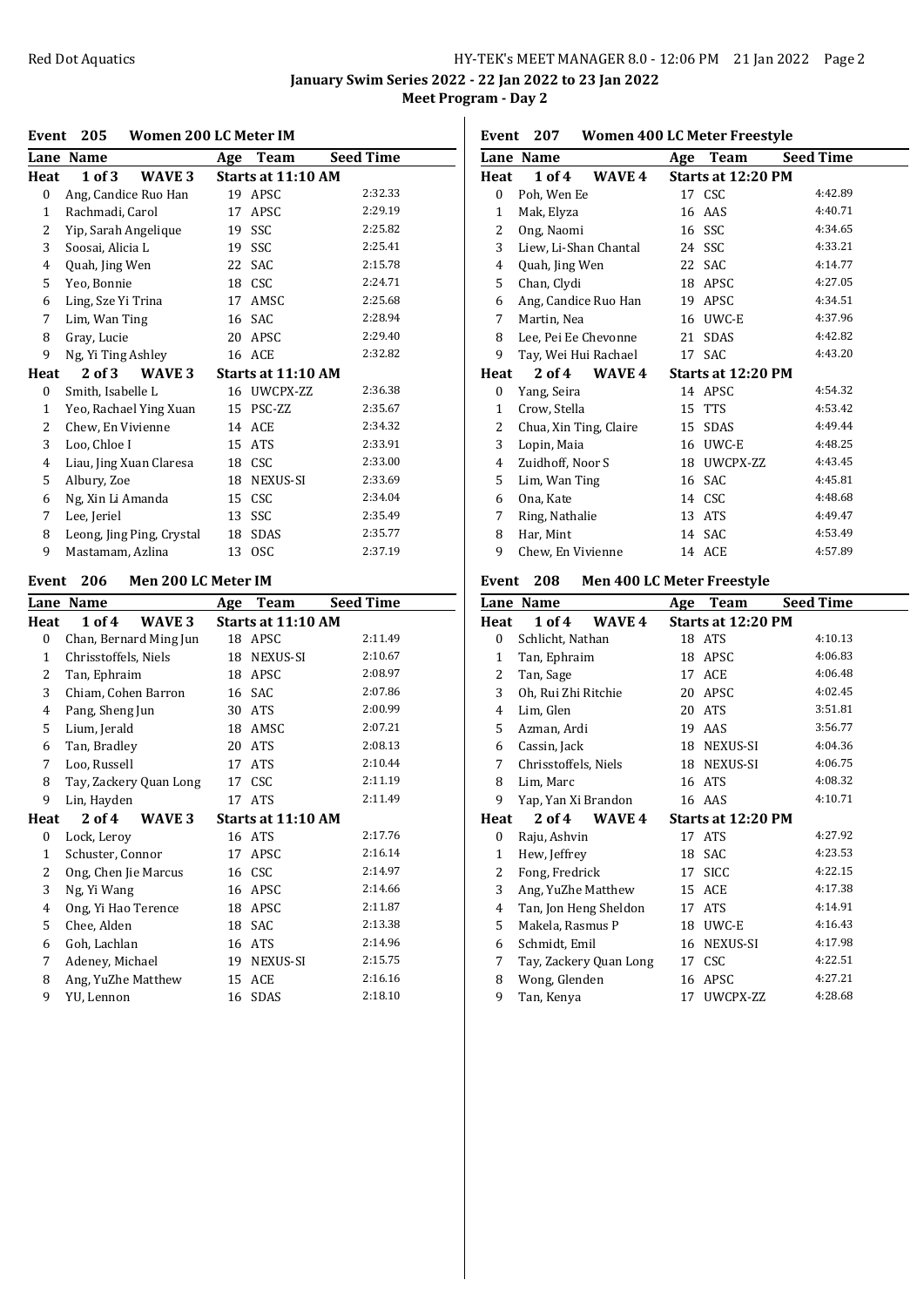**January Swim Series 2022 - 22 Jan 2022 to 23 Jan 2022 Meet Program - Day 2**

#### **Event 201 Women 50 LC Meter Butterfly**

|      | <b>Lane Name</b>            | Age | Team                     | <b>Seed Time</b> |
|------|-----------------------------|-----|--------------------------|------------------|
| Heat | 3 of 4<br>WAVE 5            |     | <b>Starts at 1:20 PM</b> |                  |
| 0    | YE, Qin Wen                 |     | 14 SAC                   | 31.75            |
| 1    | Ong, Jing Qi R'Yen          |     | 15 CSC                   | 31.64            |
| 2    | Yeo, Rachael Ying Xuan      |     | 15 PSC-ZZ                | 31.44            |
| 3    | Yau, Tricia                 | 17  | <b>ATS</b>               | 31.29            |
| 4    | Teo, Jin Yin Yvette         |     | 18 CSC                   | 31.22            |
| 5    | Ring, Nathalie              |     | 13 ATS                   | 31.23            |
| 6    | Thomas, Ellah T             |     | 18 UWCPX-ZZ              | 31.42            |
| 7    | Izam, Zahra                 |     | 13 ESC                   | 31.63            |
| 8    | Chowdhury, Inara S          |     | 16 UWCPX-ZZ              | 31.69            |
| 9    | Yue, Shanice Joy            |     | 16 ATS                   | 31.92            |
| Heat | 4 of 4<br>WAVE <sub>5</sub> |     | Starts at 1:20 PM        |                  |
| 3    | Koh, Rui Shan Jobey         | 15  | <b>SDAS</b>              | 32.33            |
| 4    | Iskandar, Zafirah           | 17  | APSC                     | 32.26            |
| 5    | Yong, Kym                   |     | 16 ATS                   | 32.30            |
| 6    | Low, Zi Qi Manda            |     | 15 CSC                   | 32.46            |

#### **Event 202 Men 50 LC Meter Butterfly**

| Lane     | <b>Name</b>                 | Age  | Team                              | <b>Seed Time</b> |
|----------|-----------------------------|------|-----------------------------------|------------------|
| Heat     | 3 of 4<br>WAVE <sub>5</sub> |      | <b>Starts at 1:20 PM NEXUS-SI</b> |                  |
| $\theta$ | Wilks, Lachlin              | 15   |                                   | 27.80            |
| 1        | Kok, Kiat Xuan              | 28   | <b>160</b>                        | 27.68            |
| 2        | Chin, Xu Dong               | 18   | CSC                               | 27.35            |
| 3        | Seah, Lucas                 | 16   | APSC                              | 27.29            |
| 4        | Yong, Keane                 | 17   | ATS                               | 27.21            |
| 5        | Low, Tze Hang Christian     | 18   | APSC                              | 27.25            |
| 6        | Ng, Hong Jun                | 19   | <b>RDP</b>                        | 27.34            |
| 7        | Sin, Luke Kai Jie           | 18   | AMSC                              | 27.57            |
| 8        | Lee, Kang YU Ted            |      | 17 SSC                            | 27.77            |
| 9        | Fo, En Rui                  |      | 17 ATS                            | 27.93            |
| Heat     | 4 of 4<br>WAVE 5            |      | Starts at 1:20 PM                 |                  |
| 2        | Tan, Kenya                  |      | 17 UWCPX-ZZ                       | 28.16            |
| 3        | Soo, Yik Hoi Damien         | 15   | APSC                              | 28.05            |
| 4        | Gruen, Spencer Y            |      | 18 UWCPX-ZZ                       | 27.97            |
| 5        | Ramirez, Kobe C             | 16 X |                                   | 28.01            |
| 6        | Sen, Aaditya                | 19   | ART                               | 28.11            |
| 7        | Choo, Marcus Zhengxiang     |      | 15 APSC                           | 28.18            |

#### **Event 203 Women 100 LC Meter Backstroke**

|      | Lane Name           |        | Age | Team                     | <b>Seed Time</b> |  |
|------|---------------------|--------|-----|--------------------------|------------------|--|
| Heat | 3 of 4              | WAVE 6 |     | <b>Starts at 2:20 PM</b> |                  |  |
| 0    | HO, Zi Rui Lauren   |        |     | 13 SAC                   | 1:17.04          |  |
| 1    | Mak, Elyza          |        |     | 16 AAS                   | 1:14.79          |  |
| 2    | Goh, Yu Xin         |        |     | 14 AMSC                  | 1:14.27          |  |
| 3    | Albury, Holly       |        |     | 17 SHARK                 | 1:13.39          |  |
| 4    | Har, Mint           |        |     | 14 SAC                   | 1:13.04          |  |
| 5    | Harrison, Mathilde  |        |     | 14 TTS                   | 1:13.17          |  |
| 6    | Koh, Rui Shan Jobey |        |     | 15 SDAS                  | 1:13.71          |  |
| 7    | Lim, Qiao Kiera     |        |     | 14 ESC                   | 1:14.56          |  |
| 8    | Harger, Allison     |        |     | 14 UWC-E                 | 1:16.00          |  |
| Heat | 4 of 4              | WAVE 6 |     | <b>Starts at 2:20 PM</b> |                  |  |
| 3    | Vanderjagt, Emma    |        |     | 18 CIS-ZZ                | 1:17.58          |  |
| 4    | Ng, Xin Li Amanda   |        |     | 15 CSC                   | 1:17.20          |  |
| 5    | Koh, Kai Lin        |        |     | 15 AMSC                  | 1:17.56          |  |
|      |                     |        |     |                          |                  |  |

# **Event 204 Men 100 LC Meter Backstroke**

| --<br>rich 100 nu rictel backsti one |                        |        |                          |                          |                  |  |
|--------------------------------------|------------------------|--------|--------------------------|--------------------------|------------------|--|
|                                      | Lane Name              |        | Age                      | Team                     | <b>Seed Time</b> |  |
| Heat                                 | 3 of 4                 | WAVE 6 | <b>Starts at 2:20 PM</b> |                          |                  |  |
| 0                                    | Soo, Yik Hoi Damien    |        |                          | 15 APSC                  | 1:06.05          |  |
| $\mathbf{1}$                         | Yin, Joshua Hao Zhe    |        |                          | 15 PSC-ZZ                | 1:05.60          |  |
| 2                                    | Ghannam, Karl          |        |                          | 16 UWC-E                 | 1:05.09          |  |
| 3                                    | Terao, Kento           |        |                          | 16 UWC-E                 | 1:04.86          |  |
| 4                                    | Leong, Wei Sheng, Ian  |        |                          | 15 SDAS                  | 1:04.69          |  |
| 5                                    | Yeo, Kai Hsuen         |        |                          | 15 CSC                   | 1:04.76          |  |
| 6                                    | Chan, Yi Xuan Jonathan |        |                          | 15 CSC                   | 1:04.97          |  |
| 7                                    | Wong, Jeng Ian         |        |                          | 15 CSC                   | 1:05.18          |  |
| 8                                    | Lee, Xing Hong Julian  |        |                          | 14 APSC                  | 1:05.77          |  |
| 9                                    | Zarak, Jake            |        |                          | 17 APSC                  | 1:06.25          |  |
| Heat                                 | 4 of 4                 | WAVE 6 |                          | <b>Starts at 2:20 PM</b> |                  |  |
| 3                                    | Seah, Johnavan         |        |                          | 15 ATS                   | 1:08.12          |  |
| 4                                    | Yap, Yan Xi Brandon    |        |                          | 16 AAS                   | 1:06.42          |  |
| 5                                    | Mertens, Maximilian    |        |                          | 15 APSC                  | 1:06.73          |  |

# **Event 205 Women 200 LC Meter IM**

|      | <b>Lane Name</b>            | Age | Team                     | <b>Seed Time</b> |
|------|-----------------------------|-----|--------------------------|------------------|
| Heat | 3 of 3<br>WAVE <sub>7</sub> |     | <b>Starts at 3:20 PM</b> |                  |
| 0    | Koh, Rui Shan Jobey         |     | 15 SDAS                  | 2:44.60          |
| 1    | Ng, Xin Yee Amelia          |     | 16 SAC                   | 2:43.83          |
| 2    | Yang, Seira                 |     | 14 APSC                  | 2:41.92          |
| 3    | Mayuzumi, Julia             |     | 19 TAC                   | 2:38.37          |
| 4    | YE, Rou Jing                | 18  | SDAS                     | 2:37.27          |
| 5    | Some, Xuan Hui Lynette      |     | 15 CSC                   | 2:37.34          |
| 6    | Lim, Isabel                 |     | 14 SSC                   | 2:40.49          |
| 7    | Ng, Daphne                  | 17  | SAC                      | 2:42.32          |
| 8    | Zhi, Melody                 |     | 16 UWC-E                 | 2:44.36          |
| 9    | Koh, Victoria               |     | 14 APSC                  | 2:44.64          |

## **Event 206 Men 200 LC Meter IM**

|      | Lane Name             |                        | Age | Team                     | <b>Seed Time</b> |
|------|-----------------------|------------------------|-----|--------------------------|------------------|
| Heat | 3 of 4                | WAVE 7                 |     | <b>Starts at 3:20 PM</b> |                  |
| 0    |                       | Heng, Zheng Han Julian |     | 15 CSC                   | 2:21.62          |
| 1    | Ang, Yukai Luke       |                        |     | 14 ACE                   | 2:21.13          |
| 2    | Terao, Kento          |                        |     | 16 UWC-E                 | 2:20.35          |
| 3    | Yin, Joshua Hao Zhe   |                        |     | 15 PSC-ZZ                | 2:19.79          |
| 4    | Makela, Rasmus P      |                        | 18  | UWC-E                    | 2:18.86          |
| 5    | Tan, Jon Heng Sheldon |                        |     | 17 ATS                   | 2:19.49          |
| 6    | Ghannam, Karl         |                        |     | 16 UWC-E                 | 2:20.23          |
| 7    | Koh, Wen Kang Aidan   |                        |     | 14 OSC                   | 2:20.93          |
| 8    | Wee, En Xun Gabriel   |                        |     | 16 ART                   | 2:21.42          |
| 9    | Zarak, Jake           |                        | 17  | APSC                     | 2:21.98          |
| Heat | 4 of 4                | WAVE 7                 |     | <b>Starts at 3:20 PM</b> |                  |
| 2    | Leong, Wei Sheng, Ian |                        |     | 15 SDAS                  | 2:23.76          |
| 3    | Martynyuk, Ivan       |                        |     | 15 APSC                  | 2:22.74          |
| 4    | Ko, Qi Hao Jayden     |                        |     | 16 SSC                   | 2:22.49          |
| 5    | Lee, Zane Ricardo     |                        |     | 15 CSC                   | 2:22.64          |
| 6    | Hew, Jeffrey          |                        |     | 18 SAC                   | 2:22.78          |